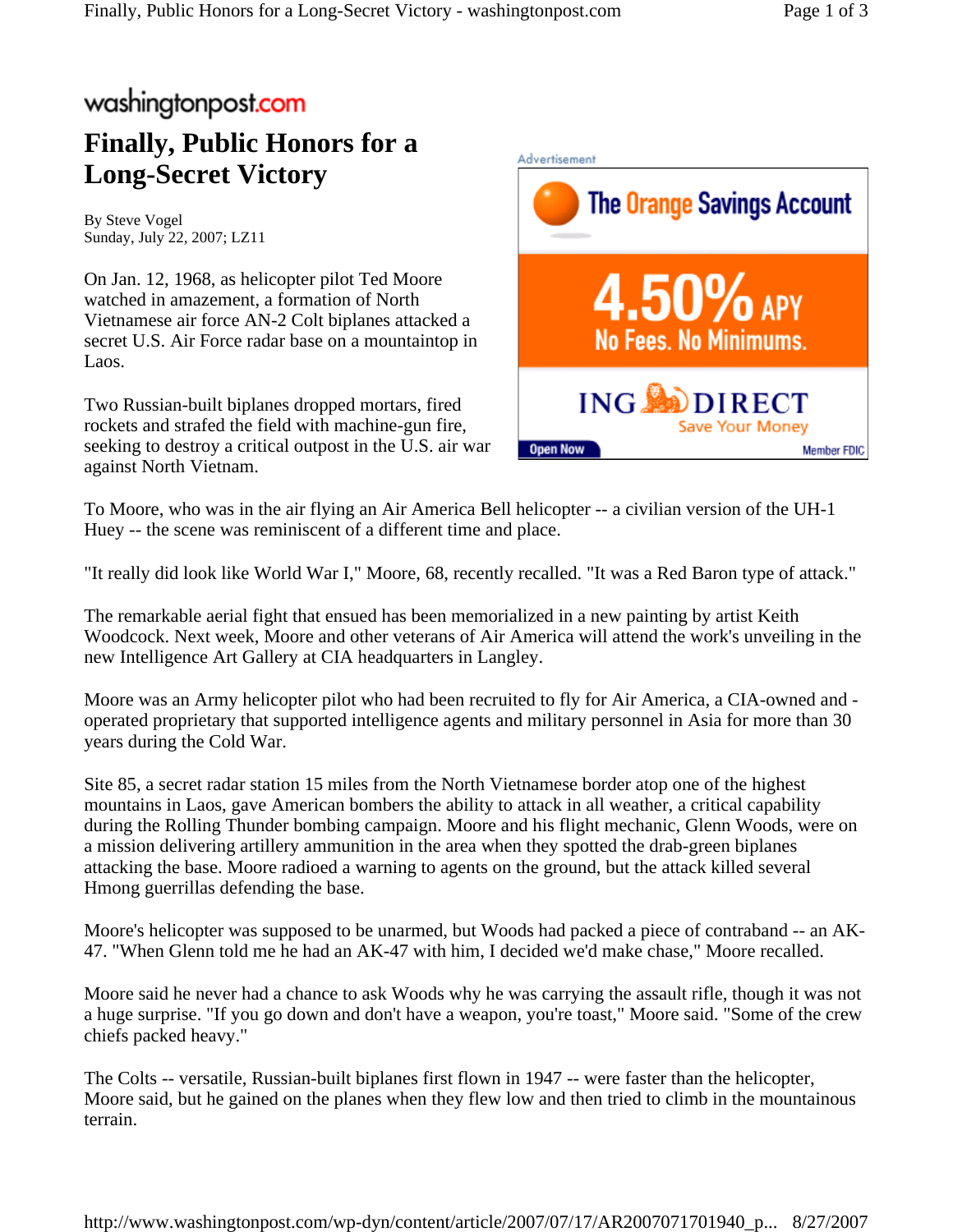"I closed on them and made a dive," Moore recalled. "I knew I had one chance to get them, and if I missed, I was a goner."

Woods fired the AK-47 from the door of the Huey. One of the planes immediately crashed and burned, while a second plane, also hit, flew on for several miles, then crashed into a ridge.

Moore and Woods thus had shot down fixed-wing aircraft from a helicopter -- "a singular aerial victory in the entire history of the Vietnam war," according to historian Timothy N. Castle, author of "One Day Too Long: Top Secret Site 85 and the Bombing of North Vietnam."

Moore was hauled before superiors and interrogated, but after initial consternation his actions were commended. "I was a little out of line in what I did," he recalled.

When Woods made it back to his home in Thailand, his wife, Sawang Reed, knew something had happened. "He was happy about something, but he'd say, 'Honey, I can't talk about it,' " she recalled.

Two months after the aerial battle, Site 85 was destroyed and 12 U.S. Air Force personnel were killed during a raid by North Vietnamese commandos.

Woods died the following year in a helicopter crash, leaving behind his wife and infant daughter. Reed, who remarried and now lives in California, has recently reunited with members of the Woods family and will attend the July 27 unveiling with her daughter.

"The painting depicts a singular aerial victory in the Vietnam War and will soon be on display as a lasting and inspiring reminder of the heroism and courage of the employees of Air America," said George Little, a CIA spokesman.

Some 86 Air America personnel were killed in action, beginning with flights over China, Korea and Dien Bien Phu, Vietnam, and continuing through the Vietnam War, according to William Merrigan, 72, a McLean resident who served as legal counsel for Air America from 1962 to 1975.

"A lot of them were killed down there, and they deserve recognition that they really haven't received," said Merrigan, now a Department of the Army attorney working in Alexandria. Former employees are seeking civil service benefits, but courts have ruled they were not federal employees. Efforts to get Congress to change their status have failed.

Moore said the unveiling of the painting will be a step toward acknowledging the contributions of Air America veterans. "There's some recognition that we did exist, a recognition that these guys were in combat," Moore said.

## **Bolling Opens Arnold Gate**

In 1934, Army Air Corps Lt. Col. Henry "Hap" Arnold took off from Bolling Field in Washington, leading a flight of 10 B-10 bombers on a mission to Fairbanks, Alaska.

The 8,290-mile round-trip mission, aimed at demonstrating the long-range strategic bombing capabilities of the new aircraft, earned Arnold a second Mackay Trophy, the prestigious flight award. Arnold would serve as commanding general of the Army Air Forces during World War II and later would become the first and only five-star general in the history of the U.S. Air Force.